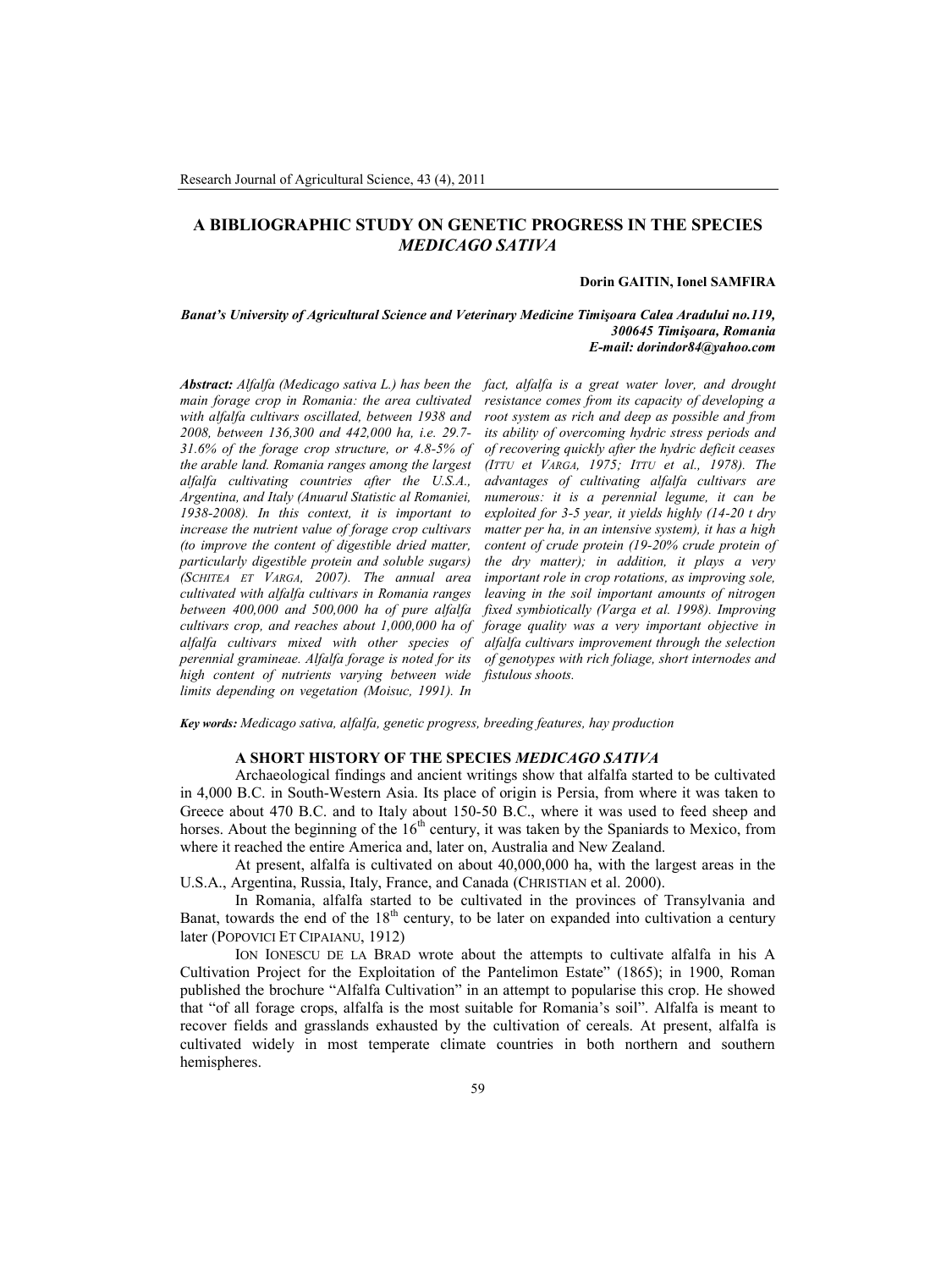# **ECONOMIC IMPORTANCE**

Alfalfa has a high ecological plasticity: it can be cultivated in different geographical areas (in droughty steppes and in sylvo-steppes, in flooding meadows, o different types of soil with neuter to low alkaline reaction).

It yields over 50 t of green matter per ha in 3 mowings under natural conditions and over 80 t of green matter per ha in 4 mowings under irrigated conditions, or between 1- and 15 t per ha of hay.

From an agro biological point of view, alfalfa ahs a lot of characteristics: it is drought resistant and frost resistant, it valorises well irrigation water (irrigation doubles the yield), it has a high recovery capacity after mowing (with 3-4 mowings if not irrigated and 4-5 mowings if irrigated). Is supplies the soil with biological nitrogen fixed in symbiosis with bacteria from the species *Rhizobium melitoli* (over 200 kg/ha from an alfalfa cultivars crop for 4 years). The high content in estrogenic substances influences the reproduction cycle in cattle. In mixture with some species of gramineae, alfalfa can also be ensilaged. It is a good meliferous crop. It is a very good pre-emergent crop particularly on the areas where it can be irrigated due to the fact that it leaves the land depleted of water deep in the soil (below 1 m).

## **MORPHO-PHYSIOLOGICAL FEATURES**

The alfalfa root system is very deep (it can reach up to 2 m in length), which explains its particular drought resistance (almost the entire root system is formed in the first year of vegetation). Nodosities appear on the roots as a result of the symbiosis with bacteria of the *Rhizobium meliloti* type. The leaves are made up of three obovate or lanceolate blades serrate in the upper third; the median blade has a petiole longer than the two lateral ones. Violetcoloured flowers in the species *Medicago sativa*, dark yellow in the species *Medicago falcate* and spotted (greenish-violet) in the species *Medicago varia* are grouped in prolongated axillary racemes. The fruit is a polyspermous, glabrous, twisted pod with kidney-like, yellow-greenish seeds.

Alfalfa is a typically allogamous, self-tetraploid plant in which the heterosis effect is possible in two ways: development of hybrids based on cytoplasmatic andro-sterility (GUMANIUC, 1975, 1979), and development of synthesis cultivars (GALLAIS, 1990; ROTILI et al*.*, 2002).

## **HISTORY OF ALFALFA CULTIVARS IMPROVEMENT PROCESSES**

They consider that ensuring the necessary forage should be done by increasing the area cultivated with forage crops as well as by increasing the share of perennial legume species (pure culture or mixture with perennial gramineae). To do so, we need high quality and yield performing cultivars (SCHITEA, 2002; MOGA et al*.* 1996; MOGA ET SCHITEA, 2005).

In this context, it is important to increase the nutrient value of forage crop cultivars (to improve the content of digestible dried matter, particularly digestible protein and soluble sugars) (SCHITEA ET VARGA, 2007).

The starting point in improving alfalfa cultivars in Romania was 1949, when forage crop improvement works aimed at collecting and studying local populations of forage crops: this was the starting point of a collection of 6,000 local populations of perennial and annual forage crops.

Thus, 1062 saw the appearance of the first Romanian alfalfa cultivar, Fundulea 652, which yielded 20-25% more than dried matter than local populations, which was very resistant to drought and to frost, which determined its quick expansion into cultivation (MARIA SCHITEA ET VARGA, 2007). At that time, ALLARD (1960) considered that the performances of a cultivar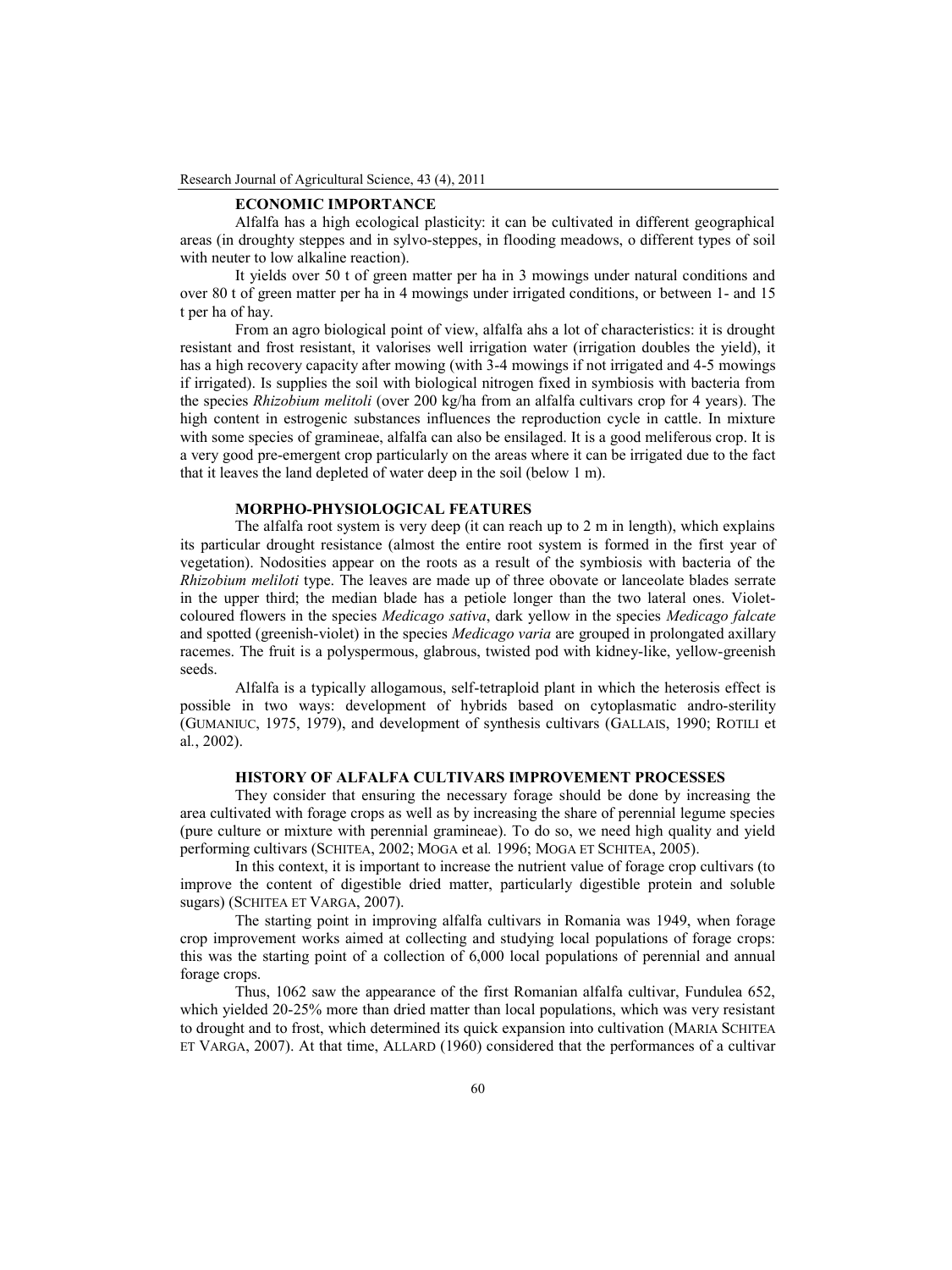depnded on three factors: the number of parental lines, the mean yield of parental lines, and the mean yield of all possible combinations between parental lines.

The following alfalfa cultivars improvement works aimed at obtaining cultivars with a high yielding potential – forage and seed – with high quality of forage and good adaptability to unfavourable environmental conditions. This was achieved through the selection of genotypes characterised by a high rate of assimilation of the dried matter phenotypically expressed through recovery and quick growth after mowing, with a good distribution of the yield per mowing, genotypes with rich sprouting and relatively high plants (VARGA et al. 1983; GILLET et POISSON, 1988; GUMANIUC et VARGA, 1982).

Improving forage quality was a very important objective in alfalfa cultivars improvement through the selection of genotypes with rich foliage, short internodes and fistulous shoots. These morphological features were expressed from the point of view of forage quality through the increase of its nutrient value and of forage consumability, through high values of the crude protein content and of soluble sugars, through the increase of the digestibility coefficient, of the amount of net energy, and of the energetic value (VARGA et al. 1987; SANTIS et al. 1994; SCHITEA, 2002; SCHITEA et ORLOFF, 2004).

Disease resistance was another objective influencing both quality and quantity.

Frost and drought resistance. The high ecological plasticity seen in the very large areas of alfalfa cultures as well as some morphological features of the species (deep root system) allowed the selection of some genotypes with increased frost and drought resistance (frost and drought are limiting yield factors). In fact, alfalfa is a great water lover, and drought resistance comes from its capacity of developing a root system as rich and deep as possible and from its ability of overcoming hydric stress periods and of recovering quickly after the hydric deficit ceases (ITTU et VARGA, 1975; ITTU et al*.*, 1978).

The genetic process depends on heritability and on the intensity of the selection during certain time intervals: it is higher when heritability and selection intensity are maximal in a minimal time interval, but in alfalfa things are more complicated because of the gamete disjunction as well as because yield concerns the entire aerial vegetative part (GUMANIUC et VARGA, 1985).

Developing alfalfa cultivars with high seed-yielding potential. In alfalfa, as well as in other forage crops, we are interested mainly in forage yield and quality; to introduce and expand new alfalfa cultivars into cultivation, we need it to also have a high seed-yielding potential (VARGA et al*.*, 1998; MOGA et al., 1996; JULIER et al*.*, 2000).

Studies concerning self- and inter-fertility pointed out the possibility of increasing alfalfa seed production through the selection of genotypes with high values from this point of view (MARTURA, 1999).

Resistance to soil acidity is a necessary objective as a consequence of the tendency to cultivate alfalfa cultivars on acid soils also, which they tried to solve through "in vitro" selection (BADEA et al*.*, 1990, GALLAIS, 1990, VARGA et al*.*, 1998; GUMANIUC et VARGA, 1985; SCHITEA, 2002).

We can see that due to the great importance of this crop species for agriculture, in general, and for animal husbandry, in particular, they carried out research in the field of developing alfalfa cultivars and alfalfa cultivation technologies over 60 years (VARGA et al*.*, 1973, 1998; MOGA et al*.*, 1983, 1996; VARGA et al., 1998).

At present, producing high-yielding alfalfa cultivars for high-quality forage and seed adaptable to hard environmental conditions have been the main objectives of improving alfalfa cultivars (VARGA et al*.*, 1973, 1998; GUMANIUC, 1975, 1979; SCHITEA, 2002; SCHITEA et VARGA, 2007).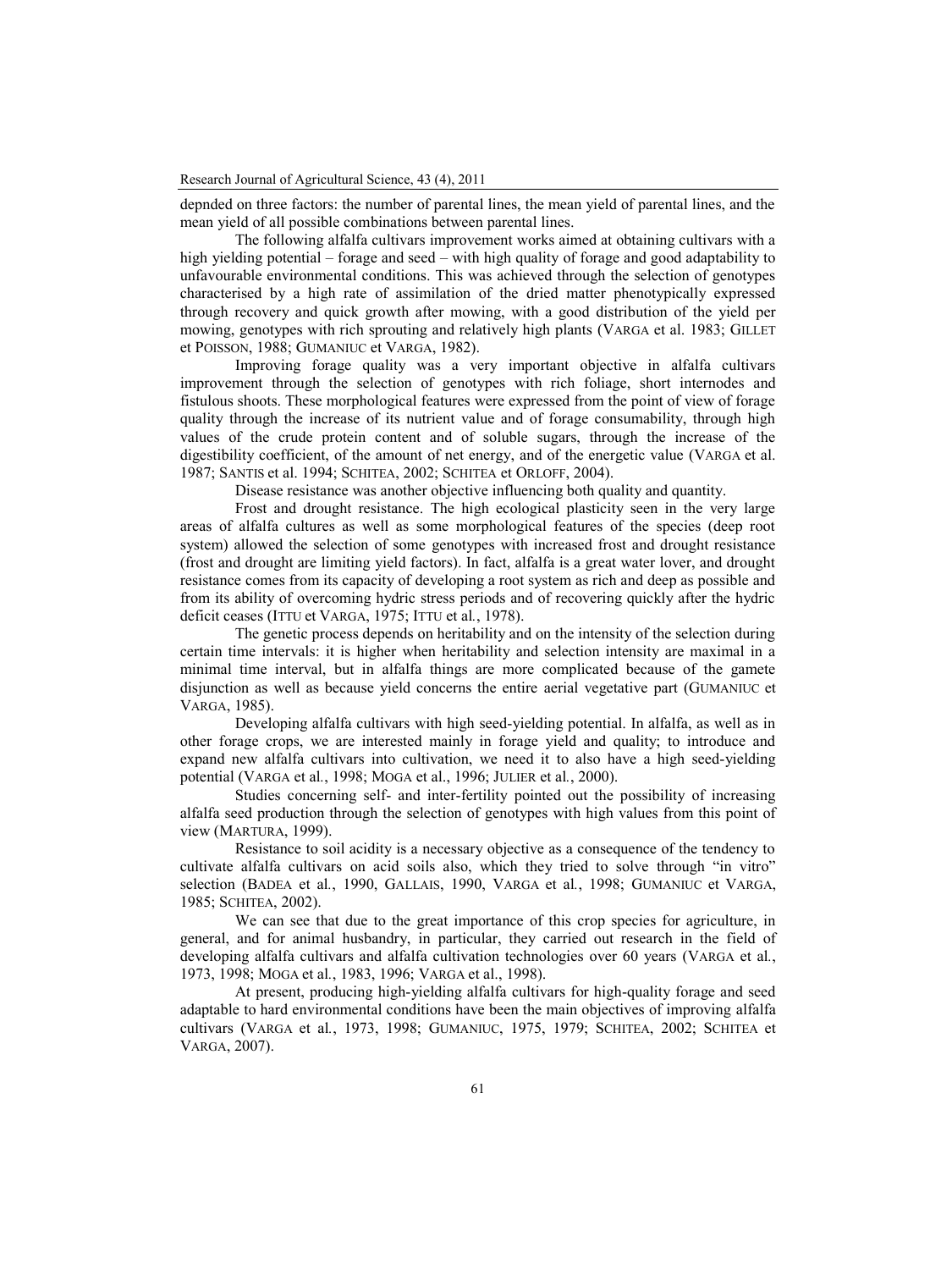As in the other forage crops, we are interested mainly in forage production and quality; to introduce and expand new alfalfa cultivars, they also need to have a high seedyielding potential (VARGA et al., 1998; MOGA et al., 1996; JULIER et al., 2000).

In the last decade, they have developed, in Romania, they have developed alfalfa cultivars superior to other cultivars such as Selena and Magnat, from the point of view of their main features contributing to yield and quality stability: vigour, disease resistance, recovery ability after mowing, frost resistance, and perennity.

*Table 1.*

| (OUMANIUC EL al., 1904, VAROA EL al., 1994, VAROA EL al., 1990, SCHITEA MARIA EL al., 2000) |                                                                                                                                                     |                                                                                                                                                                                                 |
|---------------------------------------------------------------------------------------------|-----------------------------------------------------------------------------------------------------------------------------------------------------|-------------------------------------------------------------------------------------------------------------------------------------------------------------------------------------------------|
| Cultivar                                                                                    | Biological origin                                                                                                                                   | Characterisation                                                                                                                                                                                |
| Fundulea 652                                                                                | Banat and Filiasi populations                                                                                                                       | Yielding progress 25%                                                                                                                                                                           |
| Luxin                                                                                       | French cultivars Europe and Du Puits                                                                                                                | Vulnerable to Fusarium oxysporum                                                                                                                                                                |
| Lutetia                                                                                     | The cultivar Vertus from Sweden<br>androsterile cytoplasmatically (HS-35)                                                                           | Resistant to Fusarium wilt                                                                                                                                                                      |
| Gloria                                                                                      |                                                                                                                                                     |                                                                                                                                                                                                 |
| Triumf                                                                                      | The cultivars Apollo, Agate, Olimpic,<br>Victor (U.S.A.), Furez, Vertibenda<br>(Hungary), Vertus (Sweden), UPBS<br>(France)                         | Resistant to Fusarium wilt, foliar<br>rot, viruses                                                                                                                                              |
| Adonis                                                                                      | 5 components of the Romanian<br>germoplasme                                                                                                         | 100% resistant to Fusarium wilt                                                                                                                                                                 |
| Topaz                                                                                       | Nugget, Advantage, Anchor, Voris<br>(U.S.A.), Trident (Australia) and<br>Kleszczewska (Poland) plus 12<br>components of the Romanian<br>germoplasme | High yield of forage and seed, high<br>ecological plasticity                                                                                                                                    |
| Sigma                                                                                       | Descendent Triumf (Romania), Vertus<br>(Sweden), Kane (Canada), Anchor and<br>Agathe (U.S.A.)                                                       | High yield of forage and seed,<br>phenotypical uniformity                                                                                                                                       |
| Magnat                                                                                      | Descendent of W.L. 316, Maverick,<br>Armor and 3 components of the<br>Romanian germoplasme                                                          | High yield and quality of forage                                                                                                                                                                |
| Granat, Satelit,<br>Dana, Alina,<br>Dorina, Mădălina,<br>Sandra, Cosmina,<br>Adin, Carina   | Descendent selected depending on<br>longevity and precocity                                                                                         | Yields above 17,000 meat nutrient<br>units with intensive technological<br>conditions (sowed in the fall and<br>irrigated) and about 12,000-14,000<br>meat nutrient units without<br>irrigation |

Features of the Romanian cultivars of *Medicago falcata* (GUMANIUC et al*.*, 1984; VARGA et al*.*, 1994; VARGA et al*.*, 1998; SCHITEA MARIA et al*.*, 2006)

In Romania, alfalfa crops are demi-early crops which ask for a short period of harvesting and for forage conservation to preserve its quality (SCHITEA MARIA et VARGA, 2007).

In the last two decades, they have achieved genetic progress in the development of synthesis cultivars. This issue has been studied to allow the preservation of the heterosids along the seed multiplication generations (GALLAIS, 1990; JULIER et al*.*, 2000, PETCU ELENA et al*.*, 2007). From the forage plants that are distiguished considering the yield and qualitative importance the main are the leguminous. Most of the legumes are excelent forager species, mainly for the ruminants becvause of their increased content in proteins. (SAMFIRA et al*.,* 2011*)*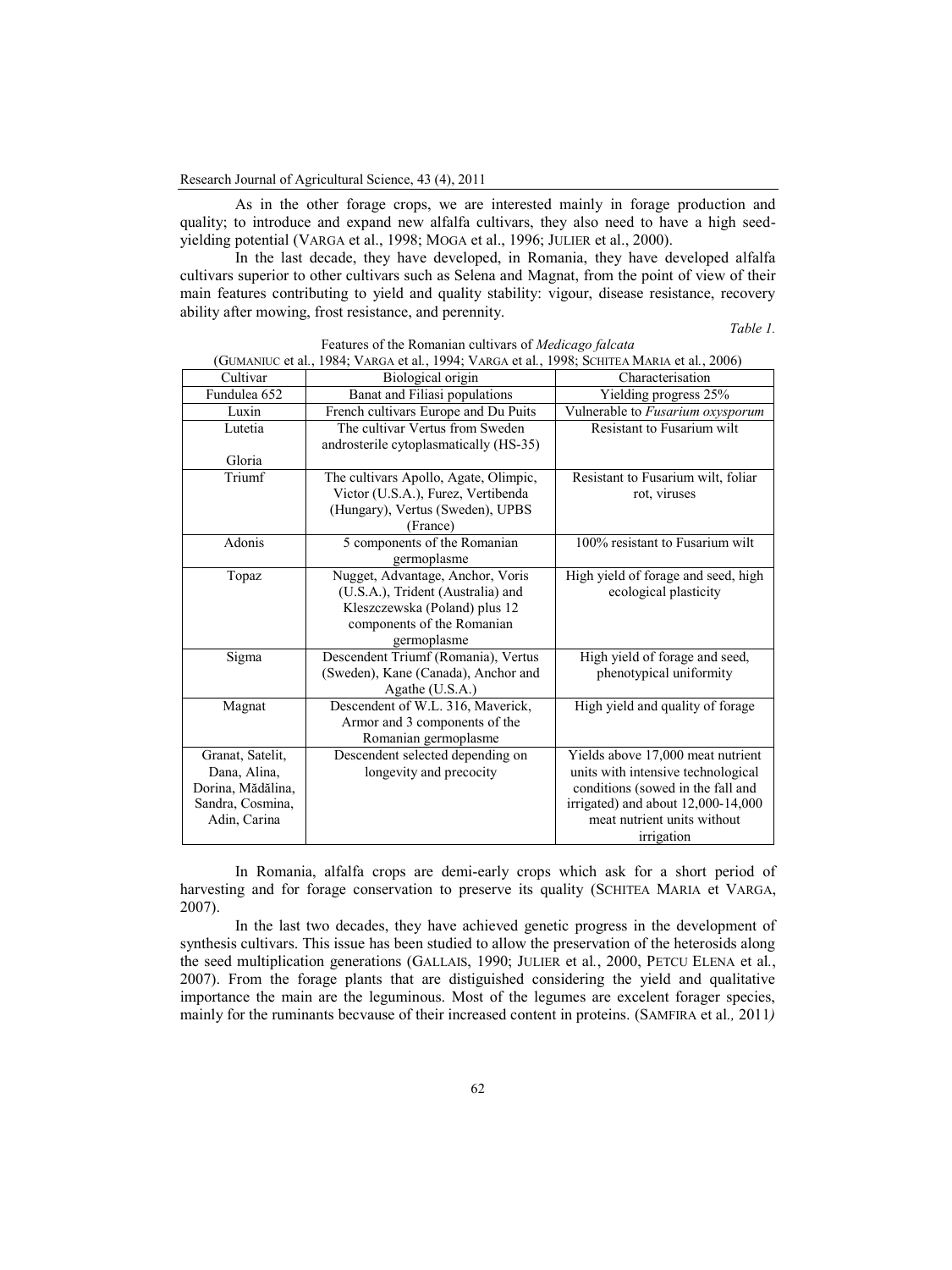Research Journal of Agricultural Science, 43 (4), 2011

## **FUTURE IMPROVEMENT FACTORS**

Frost resistance, influenced mainly by fall dormancy, refers to the tendency of a cultivar to slow down development in the fall and throughout winter. This can be assessed through grades between 1 and 10 ( $1 =$  very resistant;  $10 =$  very sensible). Thus, alfalfa cultivars with long fall dormancy got small grades (between 1 and 4) and those with very good resistance to low winter temperatures got grades between 1 and 4 (PETCU et al., 2006, 2007).

Grazing resistance is an important objective and it should be similar to that practiced in many countries from South America and Australia. It seems that in the future there will be only two ways of exploiting alfalfa cultivars – in the dehydrating industry and through grazing (ROTILI et al*.*, 2002).

Resistance to stress factors pointed out by HANS SELYE (1968) has long been analysed ad debated for the animal kingdom. Thus, the conclusion is that each organism is the owner of a certain amount of "adaptive energy" and, implicitly, of resources necessary to produce this energy.

In plants, in general, and in alfalfa, in particular, stress can be triggered by numerous causes, among which natural conditions (that meet more or less plant requirements), as well as the way in which the cultivation technology contributes to the removal or to the strengthening of some unwanted effects of natural conditions on the plants (ROTILI et al*.*, 2002).

#### **ACKNOWLEDGEMENTS**

This research is founded by the project ¸¸Doctoral studies for research training ( FOR-CE)´´.contract no. POSDRU/ CPP107/ DMI1.5/ S/ 80127, project leader Prof. Alexandru Moisuc, PhD.

### **BIBLIOGRAPHY**

- 1. BADEA, E.M., VARGA, P., CIALÂCU, M., IORDAN, M., PRISECARU, M., COMAN, I., 1990 Studiul capacităţii de regenerare a plantelor de culturi de celule şi ţesuturi in vitro la Medicago sativa L. Studii şi cercetări de biologie, Seria Biologie vegetală, 42: 115- 120.
- 2. BORRIL, M., 1978 Evolution and genetic resources in cocksfoot. Annual Report Welsh Plant Breeding Station 1977, Aberystwyth: 137-142.
- 3. GILLET, M., POISSON, C., 1988 Breeding for quality in forage crop. Hodowla Roslin Aklimatyzacja i Naslennictwo, 32: 93-107.
- 4. CHRISTIAN, ECALLE, CHRISTIAN, J., BERNADETTE, HUYGHE, 2000 Within- and among- cultivar genetic variation in alfalfa: Forage quality, morphology and yield. Crop Science, 40: 365-369.
- 5. GUMANIUC, L., VARGA , P., 1982 Studiul principaleleor însuşiri ale soiurilor de lucernă din colecţia mondială prin metoda corelaţiilor. Probl. genet. teor. aplic., XVI, 2: 171-182.
- 6. GUMANIUC, LUDMILA, VARGA, P., ITTU, MARIANA, 1984 Soiul de lucernă GLORIA. An. I.C.C.P.T. LI: 115-122.
- 7. GUMANIUC, L., VARGA, P., 1985 Depresiunea de consangvinizare şi heterozisul la lucernă. Probl. genet teor. aplic., XVII, 3: 143-152
- 8. GALLAIS, A., 1990 Théorie de la sélection en amélioration des plantes. Masson Paris Millans Barcelona - Mexico.
- 9. GUMANIUC, L., 1975 Studiul androsterilității și perspectivele utilizării ei în crearea de hibrizi de lucernă. Teză de doctorat, I.A.N.B. Bucureşti.
- 10. GUMANIUC, L., 1979 Stadiul actual al cercetărilor privind crearea hibrizilor de lucernă. Probl. genet. teor. aplic., XI, 3: 181-191.
- 11. ITTU, MARIANA, VARGA, P., 1975 Cercetări privind inocularea artificială a lucernei cu ciuperca Fusarium sp. în vederea selectionării genotipurilor rezistente. An. I.C.C.P.T., XL, C: 361-367.
- 12. ITTU, MARIANA, VARGA, P., KELLNER, E., 1978 Cercetări privind sursele de rezistență la boli la plantele furajere autotetraploide. Probl. genet. teor. aplic., X, 1: 85-99.